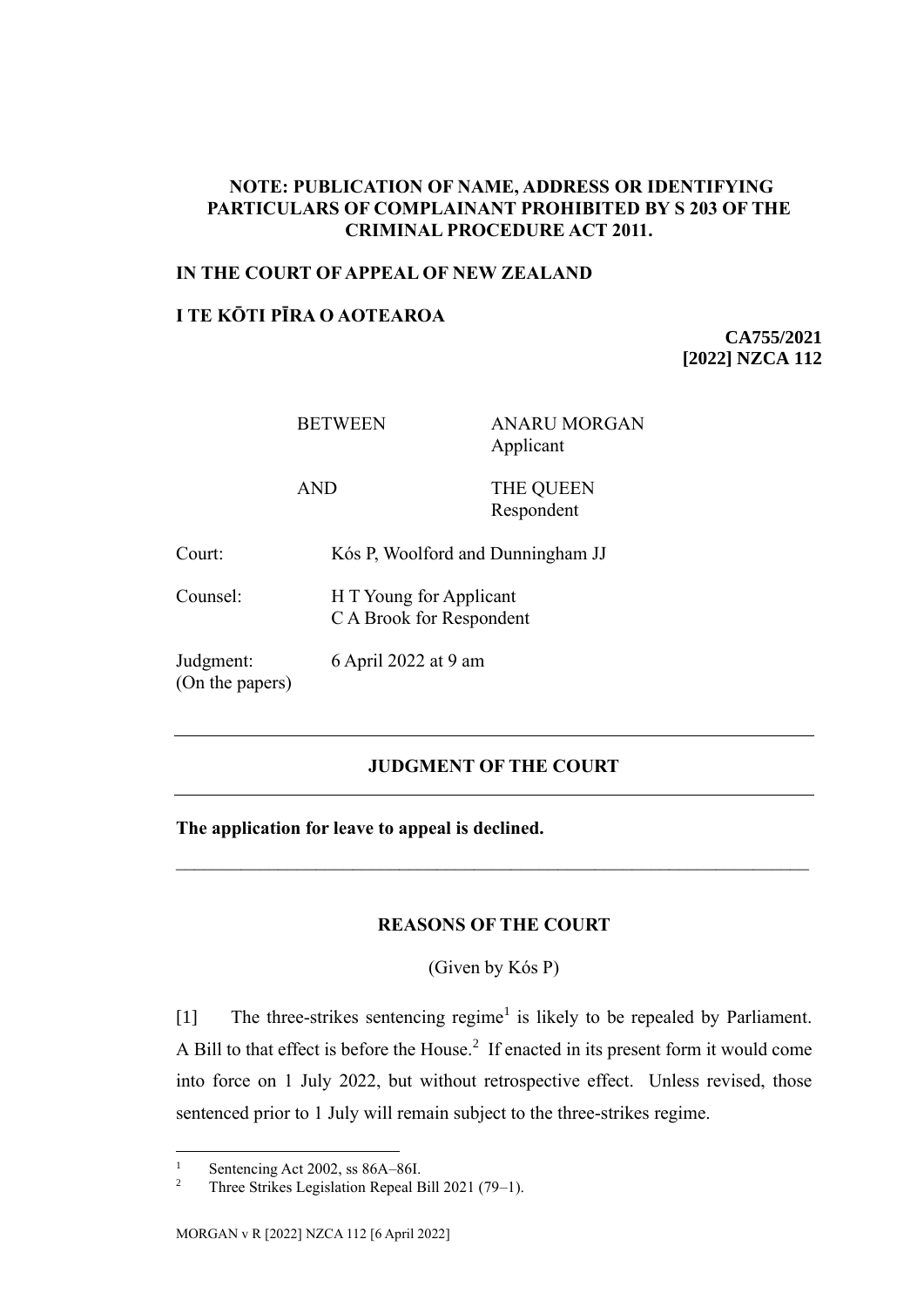[2] Consider, now, Mr Morgan. In December 2021 he was convicted of one charge of unlawful detention for the purposes of sexual connection following a High Court jury trial.<sup>3</sup> The maximum sentence for that offence is 14 years' imprisonment. Mr Morgan faces: (1) the mandatory imposition of that sentence, unless that sentence is so disproportionately severe as to breach s 9 of the New Zealand Bill of Rights Act 1990;<sup>4</sup> and (2) mandatory denial of parole, unless that order would be manifestly unjust.<sup>5</sup> That is because he has two prior convictions for indecent assault and was on a third-strike warning at the time he last offended.

<span id="page-1-0"></span>[3] Should Mr Morgan's sentencing be adjourned, so that — if the Bill passes he may be sentenced under a more tolerant statutory regime? There is no other justification put forward for delaying imposition of sentence.

[4] Mander J held Mr Morgan must be sentenced in the ordinary way, according to the law as it now stands. He declined Mr Morgan's application for adjournment of sentencing.<sup>6</sup> Mr Morgan seeks leave to appeal to this Court.

## **The offending**

[5] By arrangement Mr Morgan met a prostitute at her motel room. She wanted payment in cash; Mr Morgan had only a credit card. She tried to get him to leave, to obtain cash, but he refused and there was a struggle. She then submitted to Mr Morgan's demands, saying "Okay, I do for you, but you not hurt me". A jury found Mr Morgan guilty of unlawful detention for the purpose of sexual connection, but not guilty of unlawful sexual connection and sexual violation.

[6] Mr Morgan had received a stage-one warning in July 2013, and a stage-two warning in March 2016, in each case on charges upon conviction for indecent assault. The present offence is a "serious violent offence" and therefore constitutes a stage-three offence under the statutory three-strikes regime.<sup>7</sup> By virtue of s 86D of the

 $\frac{3}{4}$  Crimes Act 1961, s 208(b).

Sentencing Act, s 86D(2); and *Fitzgerald v R* [2021] NZSC 131, (2021) 12 HRNZ 739 at [135] and [138]–[140] per Winkelmann CJ, [231] per O'Regan and Arnold JJ and [250]–[251] per Glazebrook J.

 $\frac{5}{6}$  Sentencing Act, s 86D(3).

 $R v Morgan [2021] NZHC 3352$  [High Court judgment].<br>
Soptomaing Ast  $6.86A(34)$ 

Sentencing Act, s 86A(34).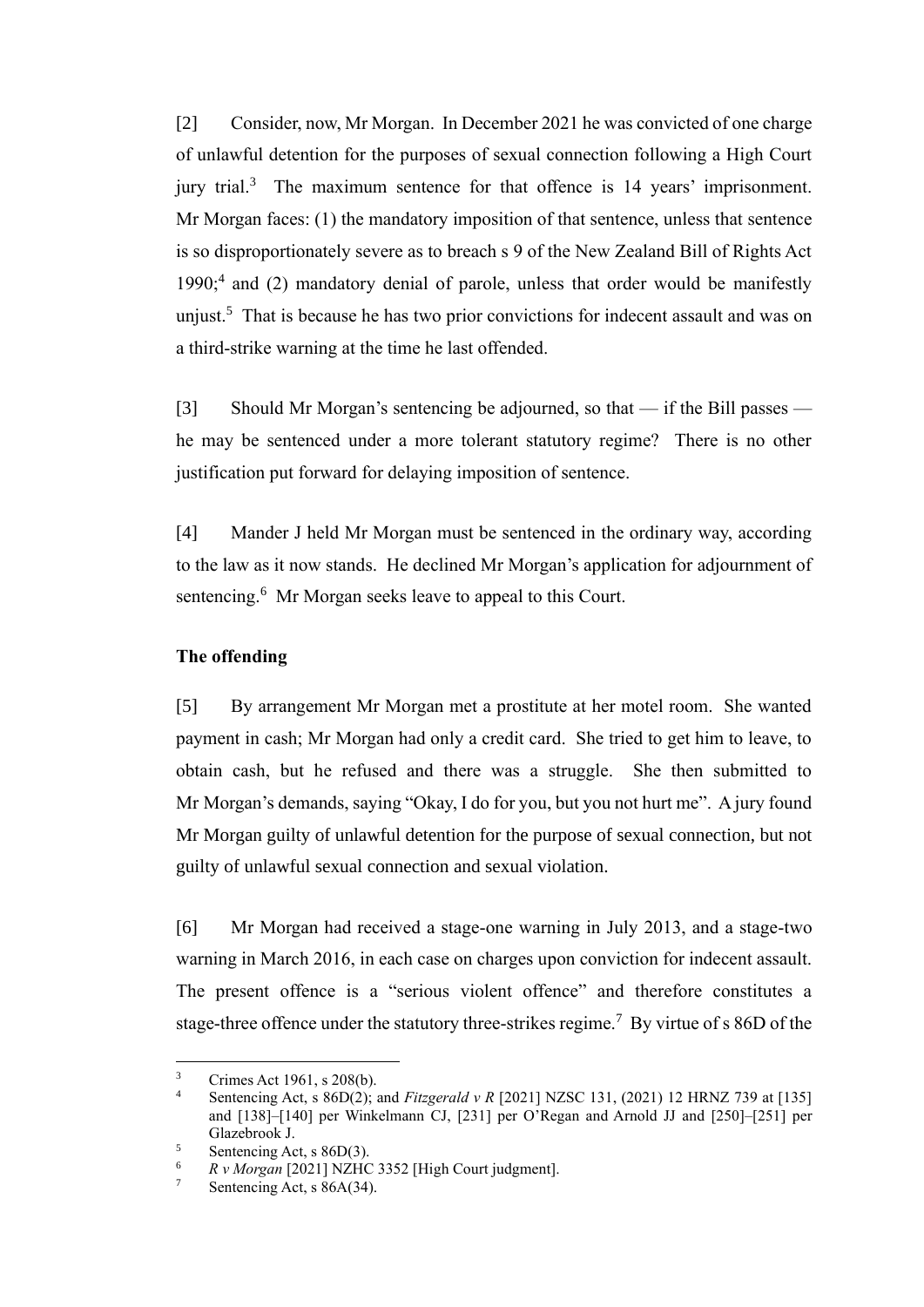Sentencing Act 2002, the Court will have to sentence Mr Morgan for the maximum term of 14 years' imprisonment, and order him to serve the sentence without parole, unless such an order would be manifestly unjust. In *Fitzgerald v R* the Supreme Court explained that s 86D does not compel imposition of a sentence so disproportionately severe as to breach s 9 of the New Zealand Bill of Rights Act  $1990$ .<sup>8</sup> Relief on the basis of *Fitzgerald* is not inevitable; indeed, it is likely to be exceptional. Whether it may avail Mr Morgan is presently unknown.

#### **Legislation and legislative reform**

[7] The three-strikes regime has been intensely controversial in this country. In October 2021 the present Government announced its intention to repeal that regime. The Three Strikes Legislation Repeal Bill 2021 was introduced into Parliament on 11 November 2021. The Explanatory Note relevantly states:<sup>9</sup>

The Government's objectives in repealing the law are to remove the mandatory sentencing requirements that result in excessive and disproportionate sentence outcomes by preventing Judges from taking the individual circumstances of the offender and the offending into account.

…

Repealing the three strikes law will revert the sentencing process for strike offences to standard sentencing practices by allowing the Judge to reach an appropriate outcome on a case-by-case basis. This Bill expressly excludes any entitlement to compensation relating to the impacts of the three strikes law, and no transitional arrangements for those currently serving sentences of imprisonment for a strike offence are included.

The Bill is now before a Select Committee. Its report is due on 17 May 2022.

[8] Introducing the Bill, the Minister of Justice, the Hon Kris Faafoi, said:<sup>10</sup>

… there have been some perverse outcomes, but we acknowledge that there are victims in this and there will be no revictimisation of those people during this process, because there is no retrospective aspect of this bill.

<sup>8</sup> *Fitzgerald v R*, above n [4,](#page-1-0) at [135] and [138]–[140] per Winkelmann CJ, [231] per O'Regan and Arnold JJ and [250]–[251] per Glazebrook J.

<sup>&</sup>lt;sup>9</sup> Three Strikes Legislation Repeal Bill 2021 (79–1) (explanatory note) at 1.<br><sup>10</sup> (16 November 2021) 756 NZPD 6210

<sup>10</sup> (16 November 2021) 756 NZPD 6219.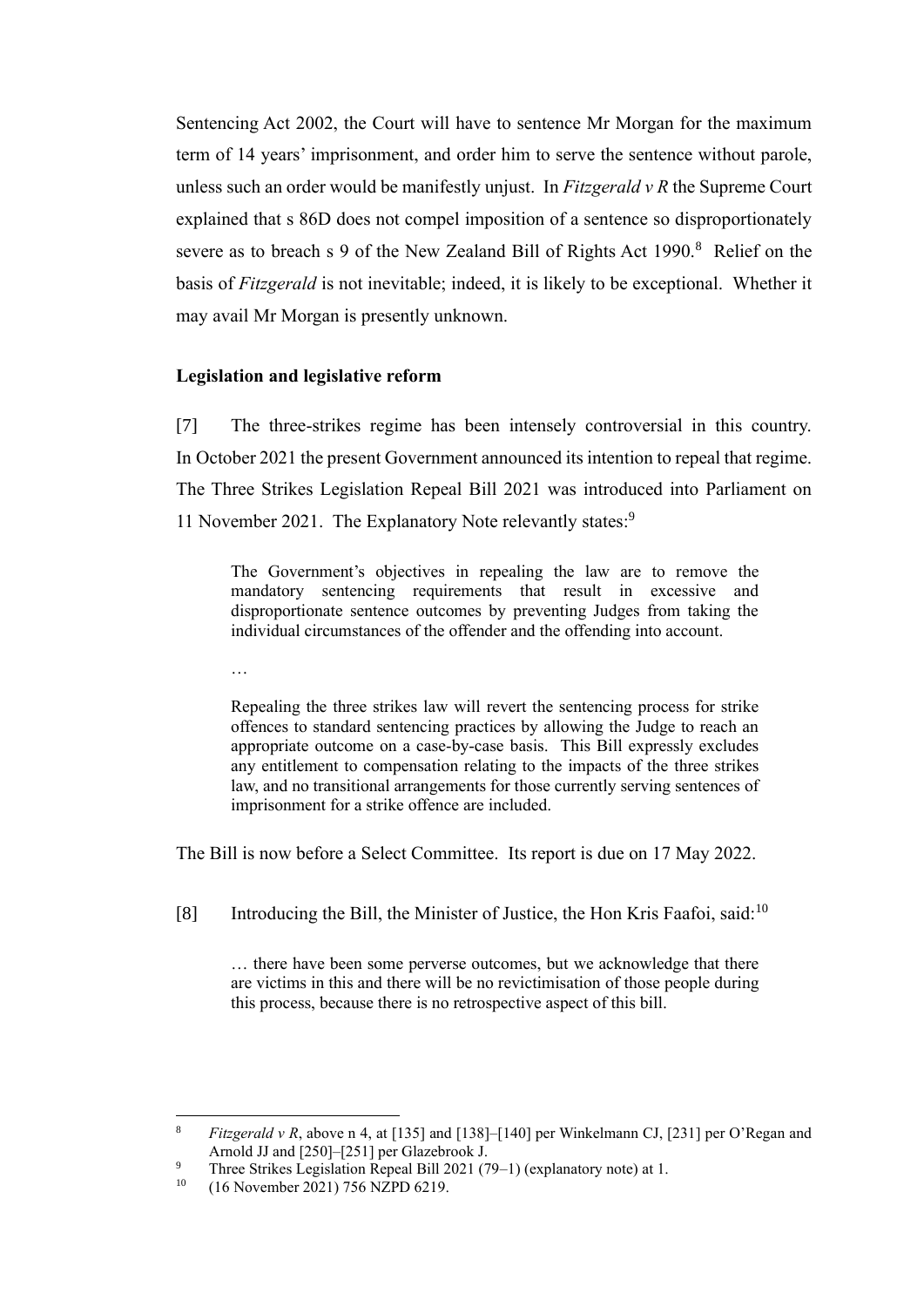Later in his speech he reaffirmed, "there is no retrospectivity within this piece of legislation", and:<sup>11</sup>

The principle of people being prosecuted and sentenced under the law as it stood at the time still holds true. That will not change, and under this legislation no one will have their sentences reconsidered.

[9] The government has however invited the Select Committee to consider whether some restrospectivity should be added to the Bill. Whether that occurs remains a matter for Parliament. If passed, the Bill presently would come into effect on 1 July 2022. Whether that, too, occurs is also a matter for Parliament.

#### **The law**

[10] Any change in the law, whether common law or by legislation, has the potential to produce arbitrary effect. People whose rights have already been adjudicated may feel aggrieved that — if their appeal rights are spent or the legislation is non-retrospective — they do not gain the benefit of the change. Correspondingly, in a civil context at least, their opponent does not suffer the disadvantage of change. Finality applies.

<span id="page-3-0"></span>[11] It is helpful to start with *common law* change in a criminal context. Although judicial decisions speak retrospectively, as well as prospectively, a person whose conviction or sentence might be mitigated if a later judgment in another case is applied, cannot rely upon it if their appeal rights are spent.<sup>12</sup> For them, their prior judgment or sentencing is final. If their appeal rights are not spent, however, then they may be able to rely on it. When this Court issues a guideline judgment, the effect of which may be to alter sentencing scales generally for particular offences, the norm is to provide that it is to be applied to: (1) all sentencings that take place after its issue regardless of when the offending took place; and (2) sentences that have already been imposed, if an appeal against the sentence had been filed before the date the judgment was

<sup>11 (16</sup> November 2021) 756 NZPD 6219–6220.<br>  $12 \tCherum = 0.520211 NZCA$  175 520211 2 N

<sup>12</sup> *Cheung v R* [2021] NZCA 175, [2021] 3 NZLR 259 at [31]–[33]. See also *Taylor v R* [2019] NZCA 498, [2019] 2 NZLR 38 at [9]–[15]; and *R v Knight* [1998] 1 NZLR 583 (CA).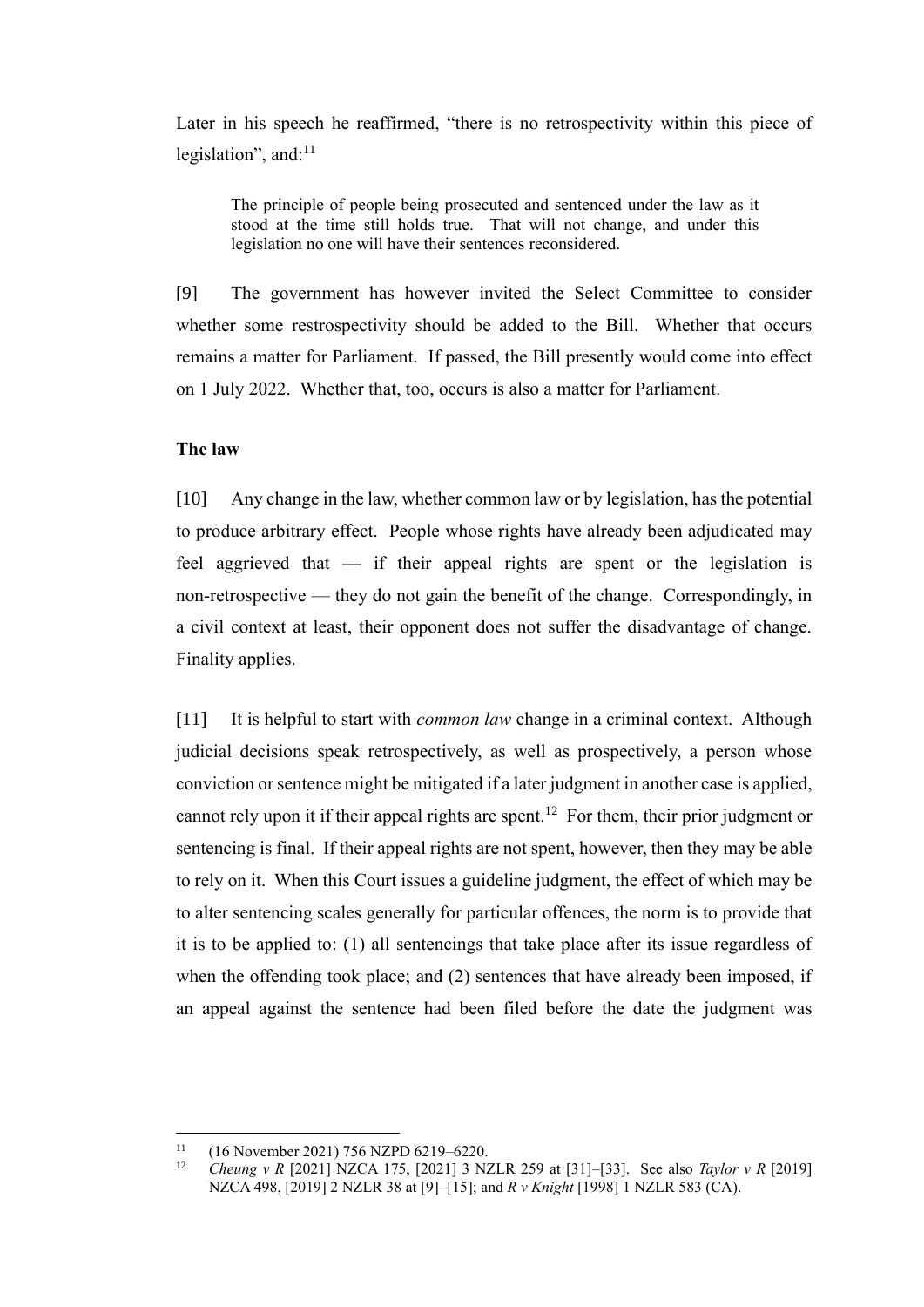delivered and the application of the judgment would result in a more favourable outcome to the appellant.<sup>13</sup>

<span id="page-4-0"></span>[12] In the case of *legislative* change that is still impending and not yet enacted, the courts proceed with great care because Parliament has not yet spoken authoritatively. In *Ngāti Whātua Ōrākei Trust v Attorney-General* certain properties were to be transferred to iwi by future Treaty-settlement legislation.<sup>14</sup> In the Supreme Court, Elias CJ observed:<sup>15</sup>

Parliament speaks to the courts only through enacted legislation. Whether the enactment proposed will proceed and, if so, the form it will take is uncertain because it is a matter for Parliament. Just as the executive cannot bind itself by contract to introduce and pass legislation, it cannot properly give any assurance to the court that the legislation it proposes will be passed.

…

The constitutional functions of the courts are not enlarged by this approach. Rights in issue in the courts may always be changed by legislation. The prospect does not deflect the courts from carrying out their present responsibilities. Nor are they deflected by statements of government policy that legislative change will be sought. Such statements cannot mark out no-go areas for the courts.

<span id="page-4-1"></span>[13] That statement of constitutional principle applies whether the context is civil (as there) or criminal (as here). We turn now to criminal legislation that has been enacted, but not yet entered into force. We emphasise that is not the context we confront here.

[14] There are many cases to the effect that a prosecutor may not of course prosecute on the basis of legislation not yet in force at the time of the alleged offending.<sup>16</sup> Relatedly, a defendant may not rely on a defence made available by

<sup>13</sup> See, for example, *Zhang v R* [2019] NZCA 507, [2019] 3 NZLR 648 at [10(p)] and [187]–[188]; and *R v Fatu* [2006] 2 NZLR 72 (CA) at [44]. A similar approach was taken to the structural change to sentencing methodology made in *Moses v R* [2020] NZCA 296; [2020] 3 NZLR 583: see *Cheung v R*, above [n 12,](#page-3-0) at [38]–[49].

<sup>14</sup> *Ngāti Whātua Ōrākei Trust v Attorney-General* [2018] NZSC 84, [2019] 1 NZLR 116.

<sup>&</sup>lt;sup>15</sup> At [114] and [116] (footnotes omitted).<br><sup>16</sup> See for example *Regrey v Wellington* 

<sup>16</sup> See, for example, *Beazer v Wellington City Council* [2009] NZAR 689 (HC); aff'd [2010] NZCA 14, [2010] NZAR 188. However, the infringement and reminder notices in *Beazer*, which referred to the provisions of legislation not yet in force at the time of the alleged offending, were found to have stated sufficiently the particulars of the offending conduct such that failure to specify the correct statutory provisions did not render them a nullity. The defects in the notices could be cured by s 204 of the Summary Proceedings Act 1957: at [34]–[36]. See also *White v R* [2014] EWCA Crim 714, [2014] 2 Cr App R 194.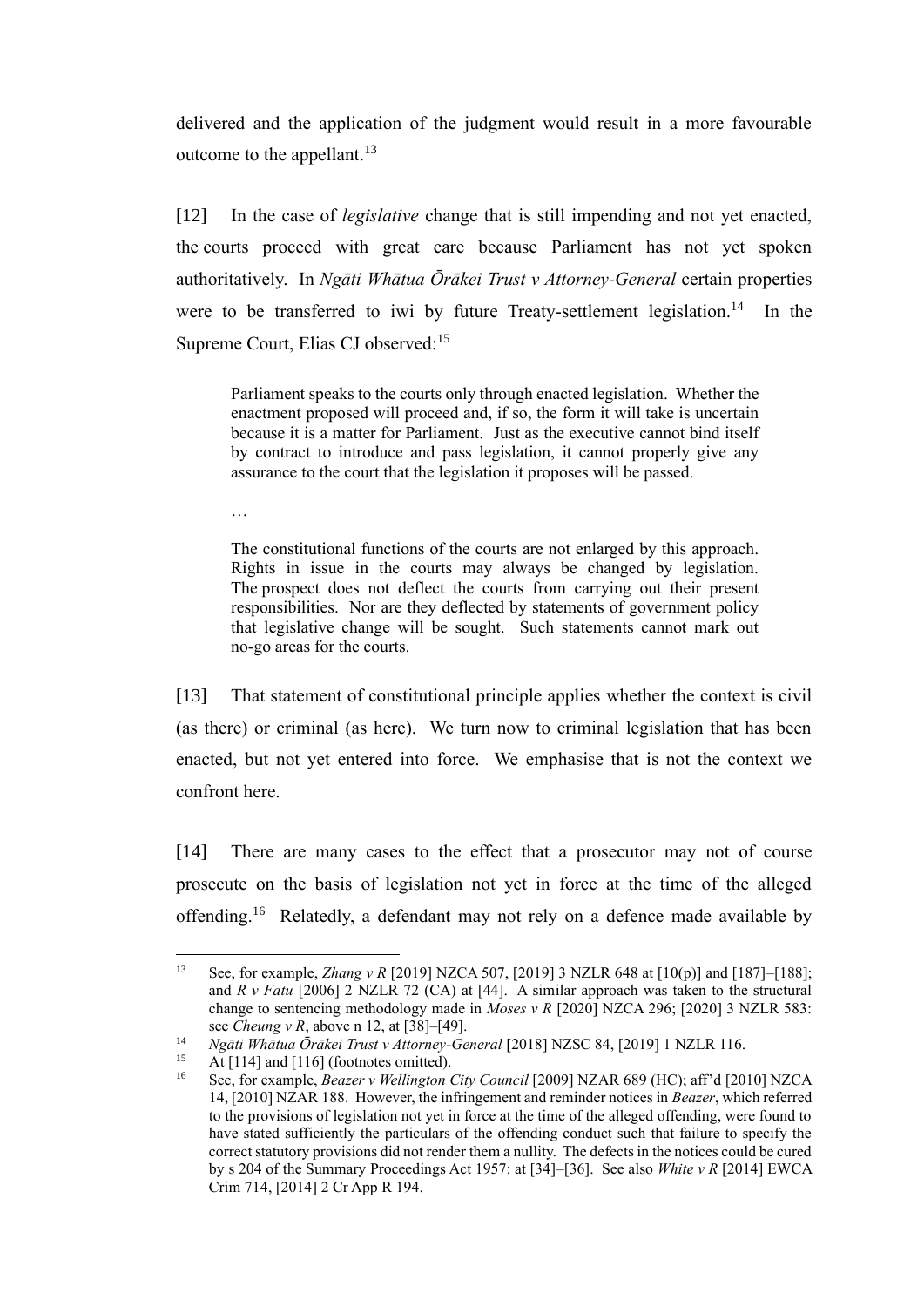legislation not yet in force. In *R v Director of Public Prosecutions, ex parte Kebilene* an applicant for judicial review could not base a plea of legitimate expectation on a convention provision because the legislation giving that convention status in English law was not yet in force.<sup>17</sup> Lord Steyn said:<sup>18</sup>

There is a clear statutory intent to postpone the coming into effect of central provisions of the Act. A legitimate expectation, which treats inoperative statutory provisions as having immediate effect, is contradicted by the language of the statute.

[15] Nor may a prosecutor seek to adjourn trial to take advantage of a legislative change that alters proof. In *R v Walsall Justices*, *ex parte W*, Justices of the Peace had adjourned a case for a day to take advantage of new legislation that abolished the requirement of corroboration of the evidence of a child witness, but which came into effect the day after trial was to begin.<sup>19</sup> The prosecution sought the adjournment, indicating that otherwise it would not be able to offer any evidence against the defendant. Granting judicial review, the Divisional Court held the justices had in effect passed an adverse qualitative judgment on the existing law as at the date of trial. Saville J said:<sup>20</sup>

The fact that [the justices] did so because they preferred the law as it would be on the following day seems to us to be neither here nor there — for the fact remains that the trial did not proceed because the justices felt that the law in force on the day fixed for it would not do justice. That in our view is not a legitimate basis for ordering an adjournment.

The Court noted the adjournment might have been legitimate if the legislative change merely created a different mode of trial or similar neutral procedural advantage:<sup>21</sup>

In the present case, however, the change is with regard to what was a fundamental and mandatory rule of law — until 12 October 1988 a defendant could *not* be convicted on the uncorroborated and unsworn evidence of a child.

[16] To summarise in broad terms, and absent statutory provision otherwise, the rule of law requires that courts apply: (1) the substantive criminal law governing the

<sup>17</sup> *R v Director of Public Prosecutions, ex parte Kebilene* [2000] 2 AC 326 (HL).

 $18$  At 368.

<sup>19</sup> *R v Walsall Justices, ex parte W* [1990] 1 QB 253.

 $\frac{20}{21}$  At 260.

At  $260-261$  (original emphasis).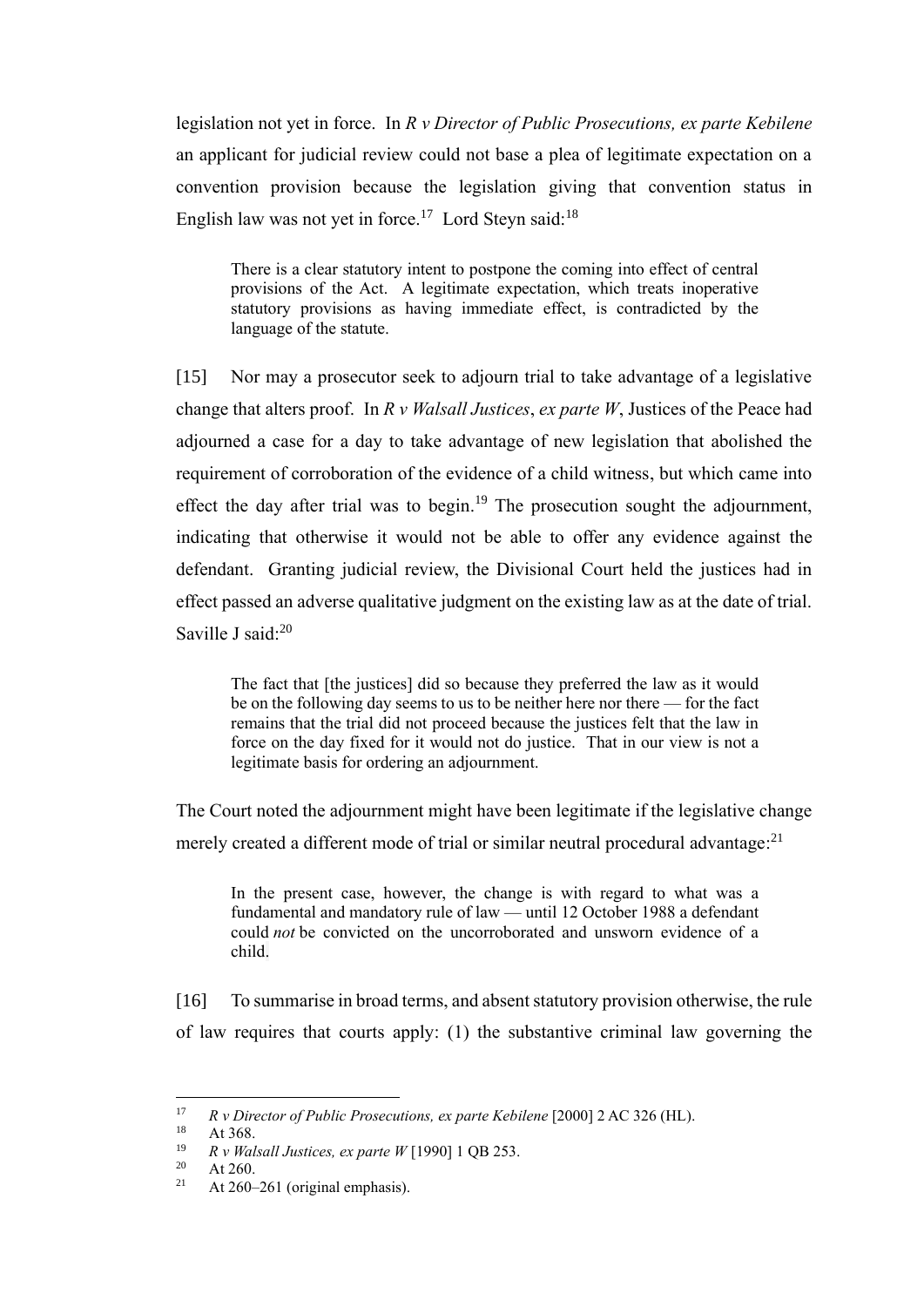<span id="page-6-0"></span>offence as at the date of the offending;<sup>22</sup> and (2) the procedural criminal law as it exists at the date of hearing. What then of (3) sentencing? Three points might usefully be made about that.

[17] First, although an offender is sentenced according to the law as at the date of sentence,<sup>23</sup> the Sentencing Act and New Zealand Bill of Rights Act together provide that if the penalty prescribed has increased since the date the offence was committed, the lesser penalty will apply unless the legislation has clear retrospective effect.<sup>24</sup> In other words, sentencing occupies a hybrid state between the rules applicable to the offending (date of offence) and the rules of procedure (date of hearing).

[18] Secondly, this Court has however held that a sentencing court may take into account enacted legislation not yet in force, in mitigation of sentence.<sup>25</sup> In *R v O'Brien* the appellant had pleaded guilty to possession of cannabis for supply.<sup>26</sup> He was sentenced to 10 years' imprisonment at a time when the maximum sentence would have been 14 years. The Court (Wild CJ, McCarthy P and Richmond J) had regard to the reduced maximum sentence for the same offence under the newly enacted Misuse of Drugs Act 1975, even though it was not yet in force.<sup>27</sup> The Court observed:<sup>28</sup>

<span id="page-6-1"></span>Even though the new statute, in the form in which it was passed, had not been introduced into Parliament at the date of the offences in question and even now is not to come into force until a date to be appointed by Order in Council, the court is of opinion that it cannot ignore its terms in dealing with this appeal. The fact must be recognised that Parliament has decided that the maximum punishment for offences in relation to cannabis plant, which is the narcotic involved here, shall be imprisonment for a term not exceeding eight years. That being the case the point made by Crown counsel does not arise.

<sup>22</sup> See also Legislation Act 2019, ss 32–36; *R v Fisher* [1969] 1 WLR 8 (CA); and Ross Carter *Burrows and Carter Statute Law in New Zealand* (6th ed, LexisNexis, Wellington, 2021) at 789-791.

<sup>23</sup> *Robinson v R* [2016] NZCA 188 at [21]. See also Sentencing Act, s 5(3).

<sup>24</sup> Sentencing Act, s 6(1); and New Zealand Bill of Rights Act 1990, s 25(g). See also *R v Pora*  [2001] 2 NZLR 37 (CA) at [23]–[25]. But compare Legislation Act, s 12.

<sup>&</sup>lt;sup>25</sup> See *Burrows and Carter Statute Law in New Zealand*, above n [22,](#page-6-0) at 791.<br><sup>26</sup> P v Q'Prign [1976] 1 NZI P 513 (CA). In a comparable givil context, see

<sup>26</sup> *R v O'Brien* [1976] 1 NZLR 513 (CA). In a comparable civil context, see *Kain v Wynn Williams & Co* [2012] NZCA 563, [2013] 1 NZLR 498, at [54]–[55].

<sup>&</sup>lt;sup>27</sup> So that the then-equivalent of s  $6(1)$  of the Sentencing Act was not engaged, giving the benefit of the reduced penalty at the time of sentencing: Criminal Justice Act 1954, s 43B.

<sup>28</sup> *R v O'Brien*, above n [26,](#page-6-1) at 517.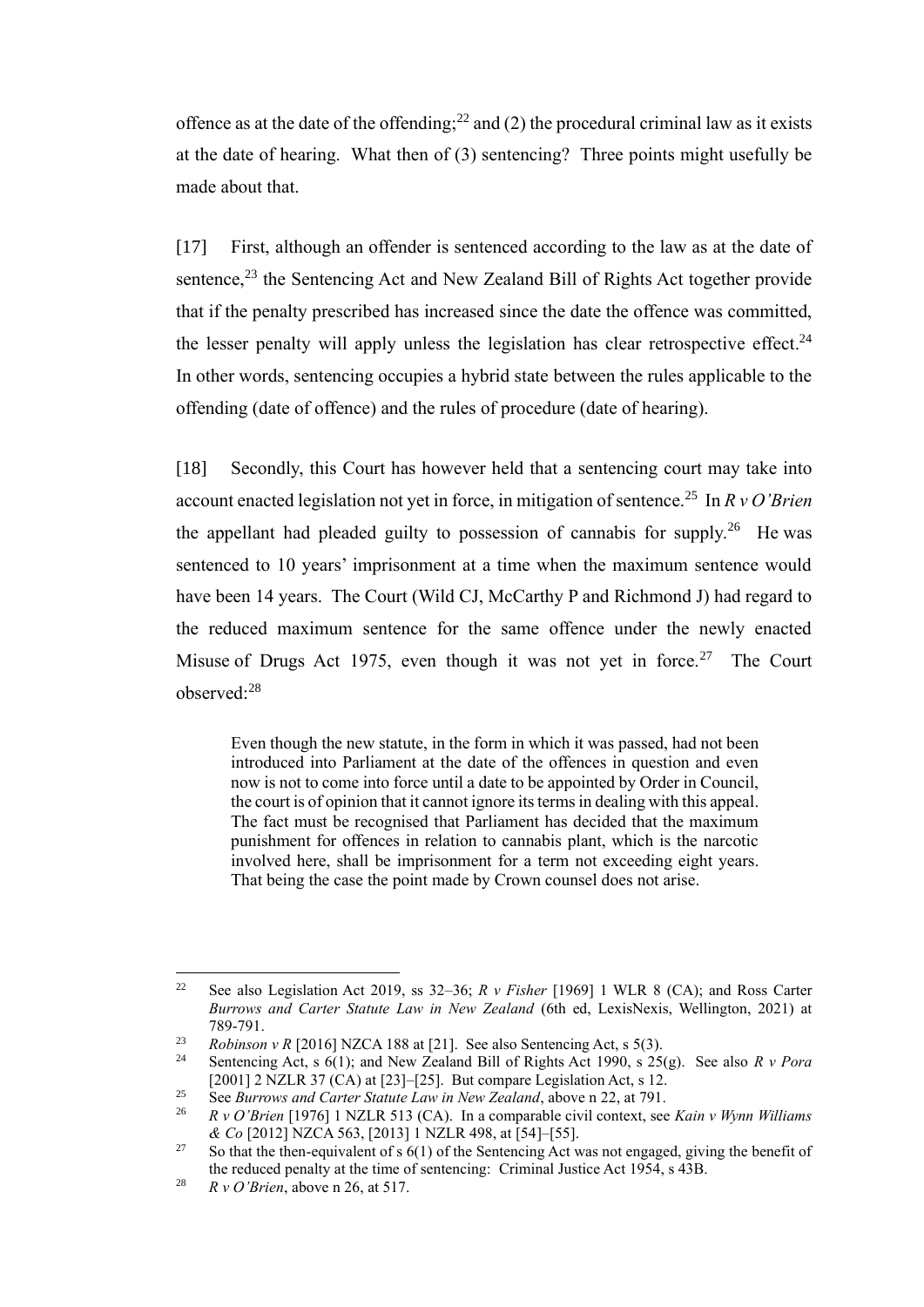[19] Thirdly, a court ought not adjourn if the sole reason for doing so is to apply a different statutory regime applying to sentencing at a later time. In *Arthur v Stringer*  the defendant, aged 20 years, had been sentenced to four months' detention for assaulting police officers who had been attempting to arrest him.<sup>29</sup> He appealed that sentence. By the time his appeal came before the Crown Court, he was 21 years of age and eligible for imprisonment. The Crown Court accepted that its powers were limited to those of the magistrates at the time of sentence, but considered the prohibition against imposing a sentence of imprisonment on a 20-year-old could be avoided by purporting to adjourn sentence until he had attained the age of 21 years. It did so and substituted a term of four months' imprisonment suspended for 18 months. In this instance, the notional adjournment worked to the defendant's advantage. But now the prosecution appealed, on the basis the new sentence imposed was unlawful — a position supported by counsel for the defendant. Allowing the prosecutor's appeal, Watkins LJ observed:<sup>30</sup>

It is implicit, in my judgment, that the discretion which is vested in justices … to adjourn sentence be exercised judicially. It cannot be said to have been exercised judicially if it was done for no other purpose than to ensure that by the time sentence be passed a defendant has increased in age to that of 21 years so that the court be clothed with the power of passing a sentence of imprisonment. It would, in my view, be an abuse of the power to order an adjournment for that purpose; for, as I have said already, when first coming before the court for sentence after conviction, the defendant, in this instance, was below the age when he could have been imprisoned. Therefore it was, in all the circumstances, unlawful of the Crown Court to purport to exercise a power of adjournment so as to clothe them with the right, as they thought they had, to pass terms of imprisonment upon this defendant.

[20] To adjourn in order to apply a more tolerant statutory sentencing regime applicable at a later date is to pre-empt a choice Parliament has made by not giving the later enactment retrospective effect. In doing so it offends the principles stated pithily by Lord Steyn in *Kebilene* in the passage quoted at [14] above.

## **The application of the law to this case**

[21] Our view for the purposes of the present application is that the Judge was right to refuse adjournment on this basis. For that reason, we consider the proposed appeal

<sup>&</sup>lt;sup>29</sup> *Arthur v Stringer* (1986) 84 Cr App R 361 (QB).<br><sup>30</sup> At 367 The Court ended un imposing a conditional

At 367. The Court ended up imposing a conditional discharge by way of sentence.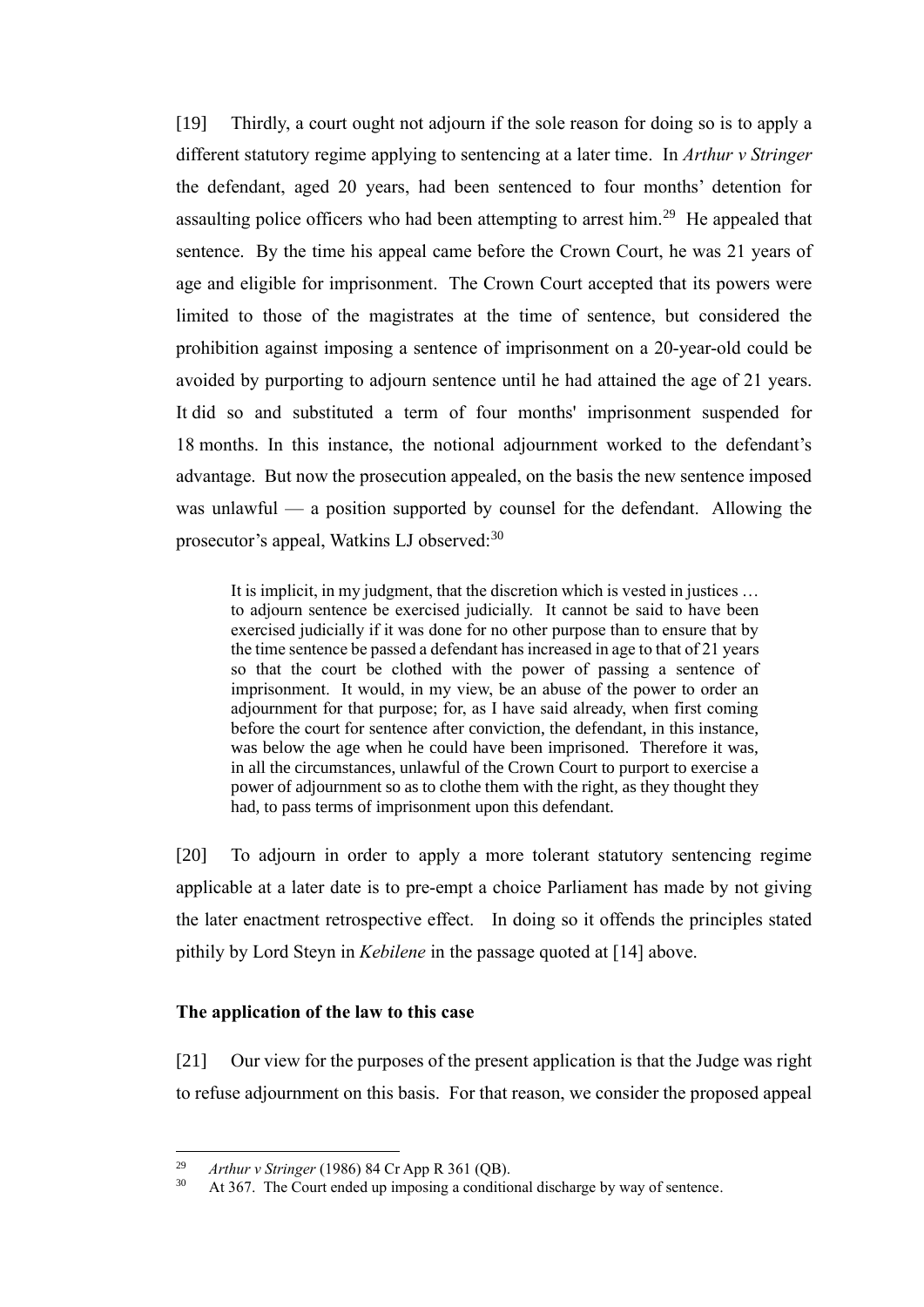lacks merit, so that leave to appeal should be declined. Formally, however, the argument remains one Mr Morgan may revisit on a sentence appeal.

[22] Mr Morgan confronts two insuperable difficulties here.

[23] The first is that the more tolerant sentencing regime he seeks to rely upon is neither enacted nor in force. For the reasons set out at [\[12\]](#page-4-0) and [\[13\]](#page-4-1) above, courts should not act in anticipation of legislation as yet unpassed. Nor should they pre-empt Parliament's decision by shunting sentencings into a sort of siding to relieve some defendants (but not others) from non-retrospectivity, if ultimately that is Parliament's will. Parliament must make the decision whether to repeal the current sentencing framework and, if so, whether to do so retrospectively. The choices before Parliament are stark ones, but they are Parliament's stark choices.

[24] The second difficulty is that the power to adjourn, under s 167 of the Criminal Procedure Act 2011, is discretionary in nature. The power, while apparently untrammelled, may only be exercised for good reason, with the determinant being whether an adjournment is in the interests of justice.<sup>31</sup> For the reasons given above, postponement of a fixture purely because a qualitative preference for a potentially more benign legislative regime is not such a reason. But quite apart from that, the consequence of the power being discretionary is that a higher threshold for appellate reversal applies. As this Court observed in *Parker v R*: 32

A degree of appellate deference applies. The discretionary decision must be wrong, fundamentally, in one or more of these four respects: the Judge made an error of law or principle, failed to take into account some relevant matter, took into account an irrelevant matter, or was plainly wrong. If not, the first instance decision should stand and appellate courts ought not interfere with it.

No such error is demonstrated here.

[25] There is no other legitimate basis for adjournment of sentencing. Without such a reason, sentencing must proceed on the basis of the law as it now stands, albeit the three-strikes regime may end in three months' time.

<sup>31</sup> *Mizsey v Police* [2017] NZHC 3130 at [5], citing *Gray v Thom* (1997) 10 PRNZ 373 (HC) at 377.

<sup>32</sup> *Parker v R* [2020] NZCA 502, (2020) 29 CRNZ 536 at [30] (footnote omitted).